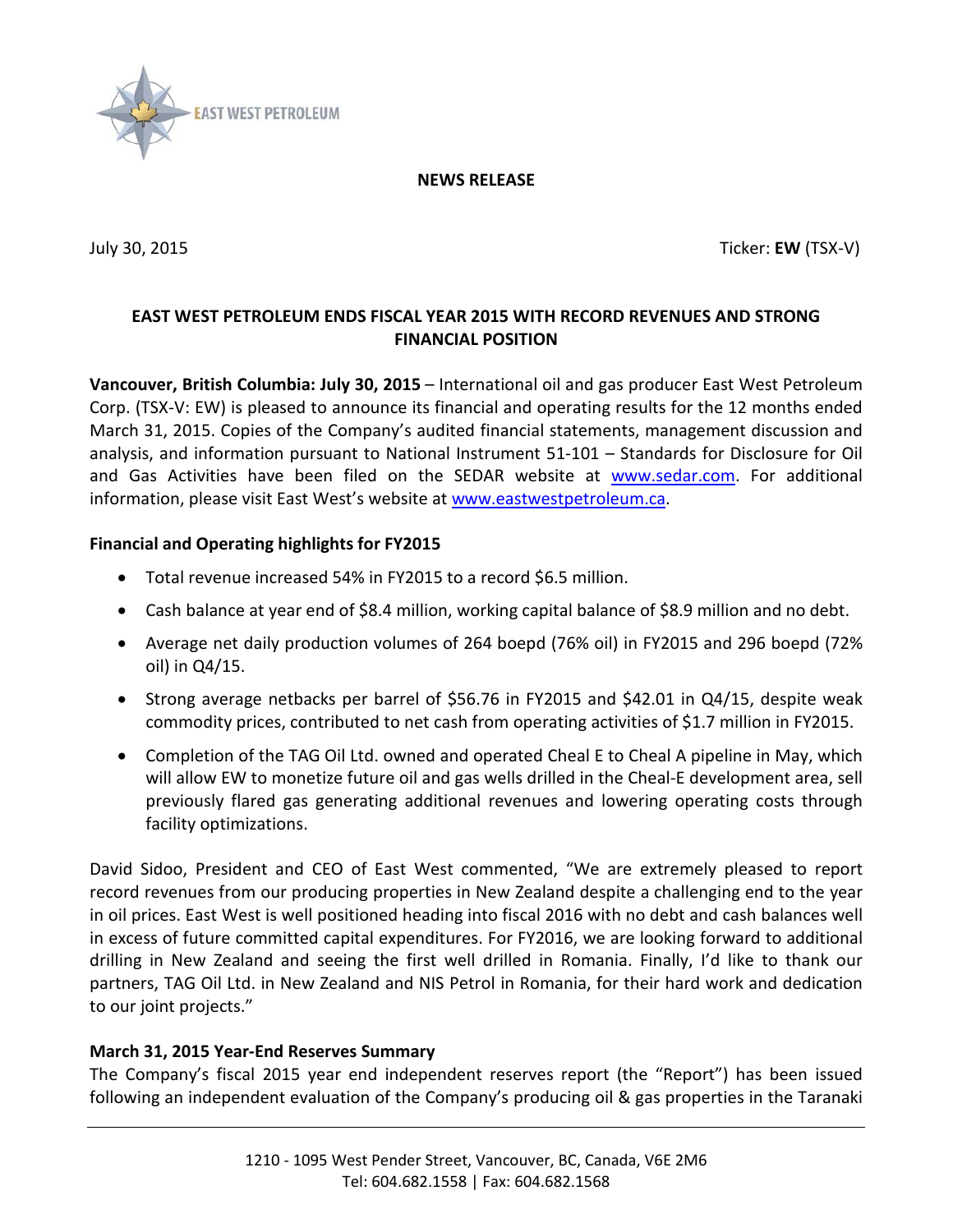Basin of New Zealand by Sproule International Limited ("Sproule") of Calgary, Alberta effective March 31, 2015. The Company's reserves were evaluated by Sproule in compliance with National Instrument 51-101 – Standards for Disclosure of Oil & Gas Activities ("NI51-101") and in accordance with the Canadian Oil and Gas Evaluation ("COGE") Handbook. Readers are referred to the Company's Form 51-101F1 Statement of Reserves Data and Other Oil & Gas Information for the year ended March 31, 2015, which can be accessed electronically from the SEDAR website at [www.sedar.com,](http://www.sedar.com/) for additional information.

The following tables provide a summary of East West's petroleum and natural gas reserves as evaluated by Sproule effective March 31, 2015 in the Report using Sproule's forecast prices, costs, and foreign exchange rates as at March 31, 2015. It is important to note that the recovery and reserves estimates provided herein are estimates only. Actual reserves may be greater or less than the estimates provided herein.

|                                   | <b>Remaining Gross Reserves</b> |                     |              |
|-----------------------------------|---------------------------------|---------------------|--------------|
| <b>Reserves Category</b>          | Oil                             | <b>Solution Gas</b> | <b>Total</b> |
|                                   | mbbl                            | mmcf                | mboe         |
| <b>Proved Develop Producing</b>   | 51                              | 58                  | 61           |
| Non-producing                     | 1                               | 0                   |              |
| <b>Proved Undeveloped</b>         | 21                              | 30                  | 26           |
| <b>Total Proved</b>               | 73                              | 89                  | 88           |
| Probable                          | 133                             | 190                 | 164          |
| <b>Total Proved plus Probable</b> | 206                             | 278                 | 252          |
| Possible                          | 57                              | 82                  | 71           |
| <b>Total Proved plus Probable</b> |                                 |                     |              |
| plus Possible                     | 263                             | 360                 | 323          |

Notes:

(1) "Gross Reserves" are Company's working interest reserves before the deduction of the royalties

(2) The numbers in this table may not add exactly due to rounding

### **About East West Petroleum Corp.**

East West Petroleum [\(www.eastwestpetroleum.ca\)](http://www.eastwestpetroleum.ca/) is a TSX Venture Exchange listed company established in 2010 to invest in international oil & gas opportunities. East West has built a diverse portfolio of attractive exploration assets covering a gross area of over one million acres. The Company has its primary focus on two key areas: New Zealand, where it has established production and cash flow and is evaluating a low risk exploration play, and Romania where it is fully carried on an upcoming high impact 12 well exploration program. In New Zealand, East West holds an interest in three exploration permits near to existing commercial production in the Taranaki Basin, operated by TAG Oil Ltd. (TSX: TAO). The Company also has interests in four exploration concessions covering 1,000,000 acres in the prolific Pannonian Basin of western Romania with Naftna Industrija Srbije ("NIS").